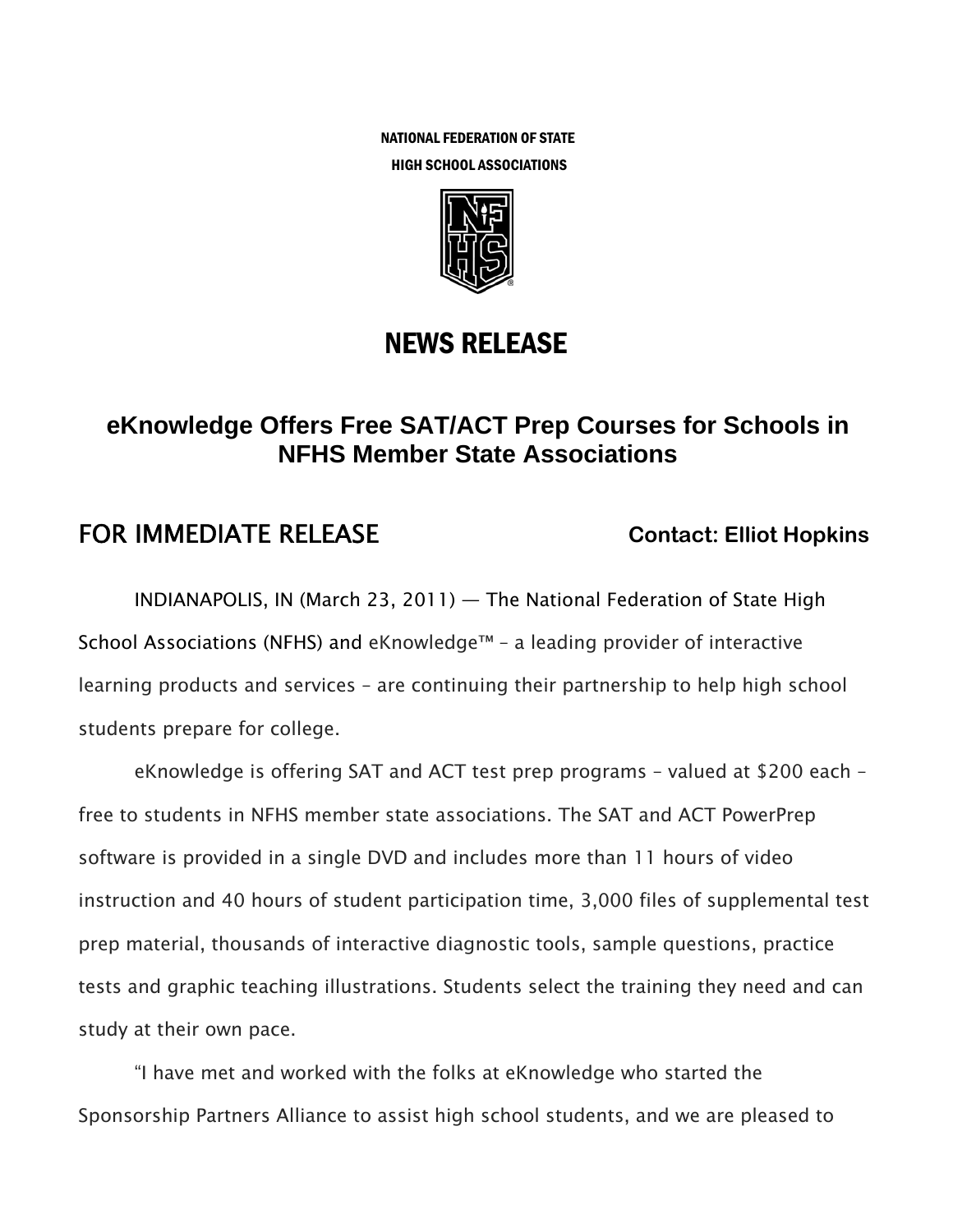associate with them and encourage our member associations and high schools around the country to leverage this opportunity to assist the families and students in their states, districts and schools," said B. Elliot Hopkins, MLD, CAA, NFHS director of educational services.

The eKnowledge Sponsorship Partners Alliance has more than 70 athletes from the National Football League and Major League Baseball, as well as individuals from corporations, foundations and not-for-profit organizations. With the support of these individuals, eKnowledge is able to offer the \$200 SAT and ACT PowerPrep software to schools in NFHS member state associations.

The SAT and ACT PowerPrep Program can be ordered online at www.eknowledge.com/NFHS or by phone at 951-256-4076 (reference NFHS). Although the \$200 retail fee is waived for NFHS members, individuals will be charged \$17.55 for shipping and handling, support, materials and registration.

**###** 

## About the National Federation of State High School Associations (NFHS)

The NFHS, based in Indianapolis, Indiana, is the national leadership organization for high school sports and fine arts activities. Since 1920, the NFHS has led the development of education-based interscholastic sports and fine arts activities that help students succeed in their lives. The NFHS sets direction for the future by building awareness and support, improving the participation experience, establishing consistent standards and Rules for competition, and helping those who oversee high school sports and activities. The NFHS writes playing Rules for 17 sports for boys and girls at the high school level. Through its 50 member state associations and the District of Columbia, the NFHS reaches more than 19,000 high schools and 11 million participants in high school activity programs, including more than 7.6 million in high school sports. As the recognized national authority on interscholastic activity programs, the NFHS conducts national meetings; sanctions interstate events; produces publications for high school coaches, officials and athletic directors; sponsors professional organizations for high school coaches, officials, spirit coaches, speech and debate coaches and music adjudicators; serves as the national source for interscholastic coach training; and serves as a national information resource of interscholastic athletics and activities. For more information, visit the NFHS Web site at www.nfhs.org.